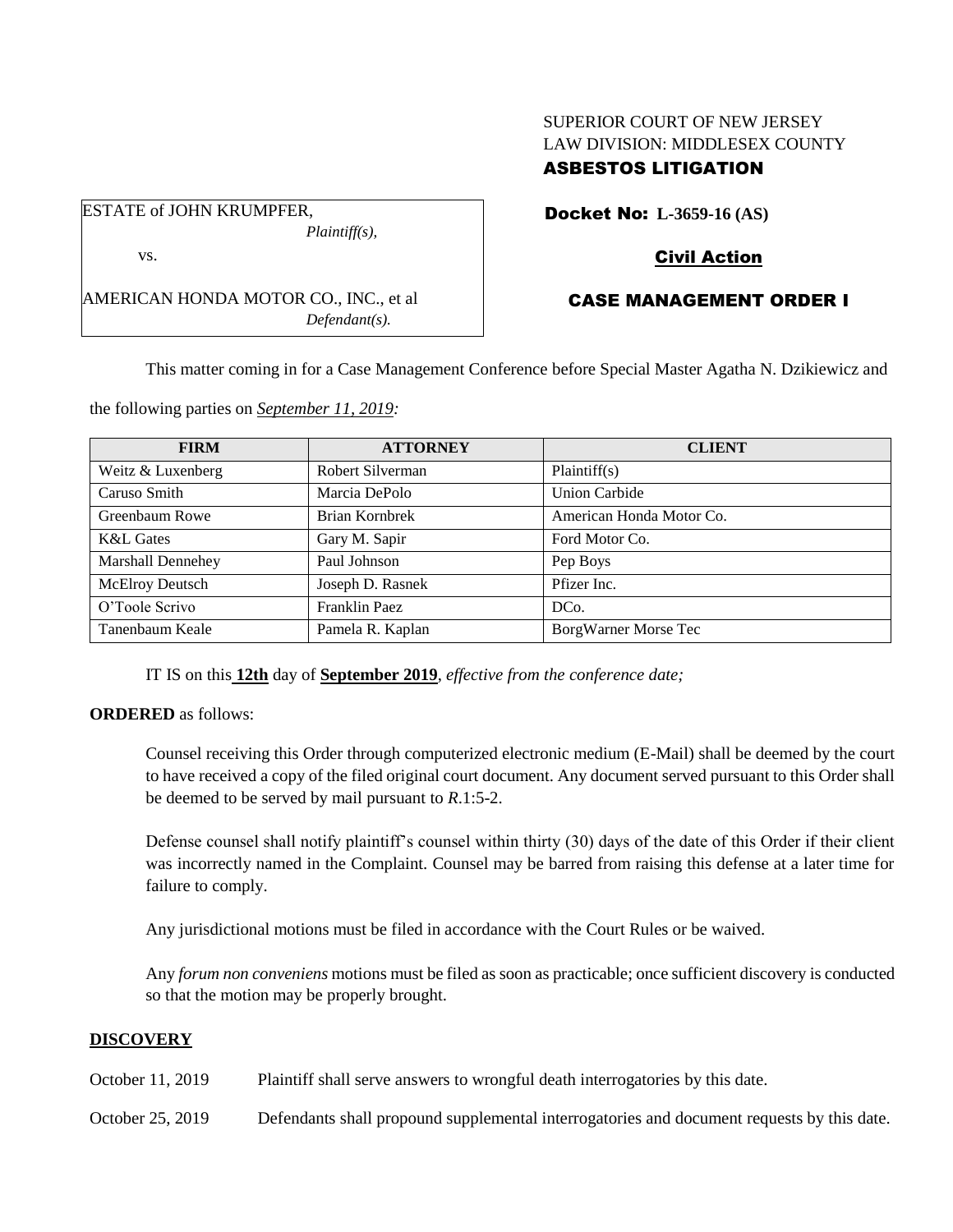| December $6, 2019$ | Plaintiff shall serve answers to supplemental interrogatories and document requests by this<br>date.                                                                                                        |
|--------------------|-------------------------------------------------------------------------------------------------------------------------------------------------------------------------------------------------------------|
| January 17, 2020   | Fact discovery, including depositions, shall be completed by this date. Plaintiff's counsel shall<br>contact the Special Master within one week of this deadline if all fact discovery is not<br>completed. |
| January 17, 2020   | Depositions of corporate representatives shall be completed by this date.                                                                                                                                   |

## **EARLY SETTLEMENT**

April 17, 2020 Settlement demands shall be served on all counsel and the Special Master by this date.

## **MEDICAL EXPERT REPORT**

- December 31, 2019 Plaintiff shall serve medical expert reports by this date.
- December 31, 2019 Upon request by defense counsel, plaintiff is to arrange for the transfer of pathology specimens and x-rays, if any, by this date.
- May 29, 2020 Defendants shall identify its medical experts and serve medical reports, if any, by this date. In addition, defendants shall notify plaintiff's counsel (as well as all counsel of record) of a joinder in an expert medical defense by this date.

#### **LIABILITY EXPERT REPORTS**

- January 31, 2020 Plaintiff shall identify its liability experts and serve liability expert reports by this date or waive any opportunity to rely on liability expert testimony.
- May 29, 2020 Defendants shall identify its liability experts and serve liability expert reports, if any, by this date or waive any opportunity to rely on liability expert testimony.

## **SUMMARY JUDGMENT MOTION PRACTICE**

- February 14, 2020 Plaintiff's counsel shall advise, in writing, of intent not to oppose motions by this date.
- February 28, 2020 Summary judgment motions shall be filed no later than this date.
- March 27, 2020 Last return date for summary judgment motions.

#### **EXPERT DEPOSITIONS**

June 26, 2020 Expert depositions shall be completed by this date. To the extent that plaintiff and defendant generic experts have been deposed before, the parties seeking that deposition in this case must file an application before the Special Master and demonstrate the necessity for that deposition. To the extent possible, documents requested in a deposition notice directed to an expert shall be produced three days in advance of the expert deposition. The expert shall not be required to produce documents that are readily accessible in the public domain.

 $\_$  , and the set of the set of the set of the set of the set of the set of the set of the set of the set of the set of the set of the set of the set of the set of the set of the set of the set of the set of the set of th